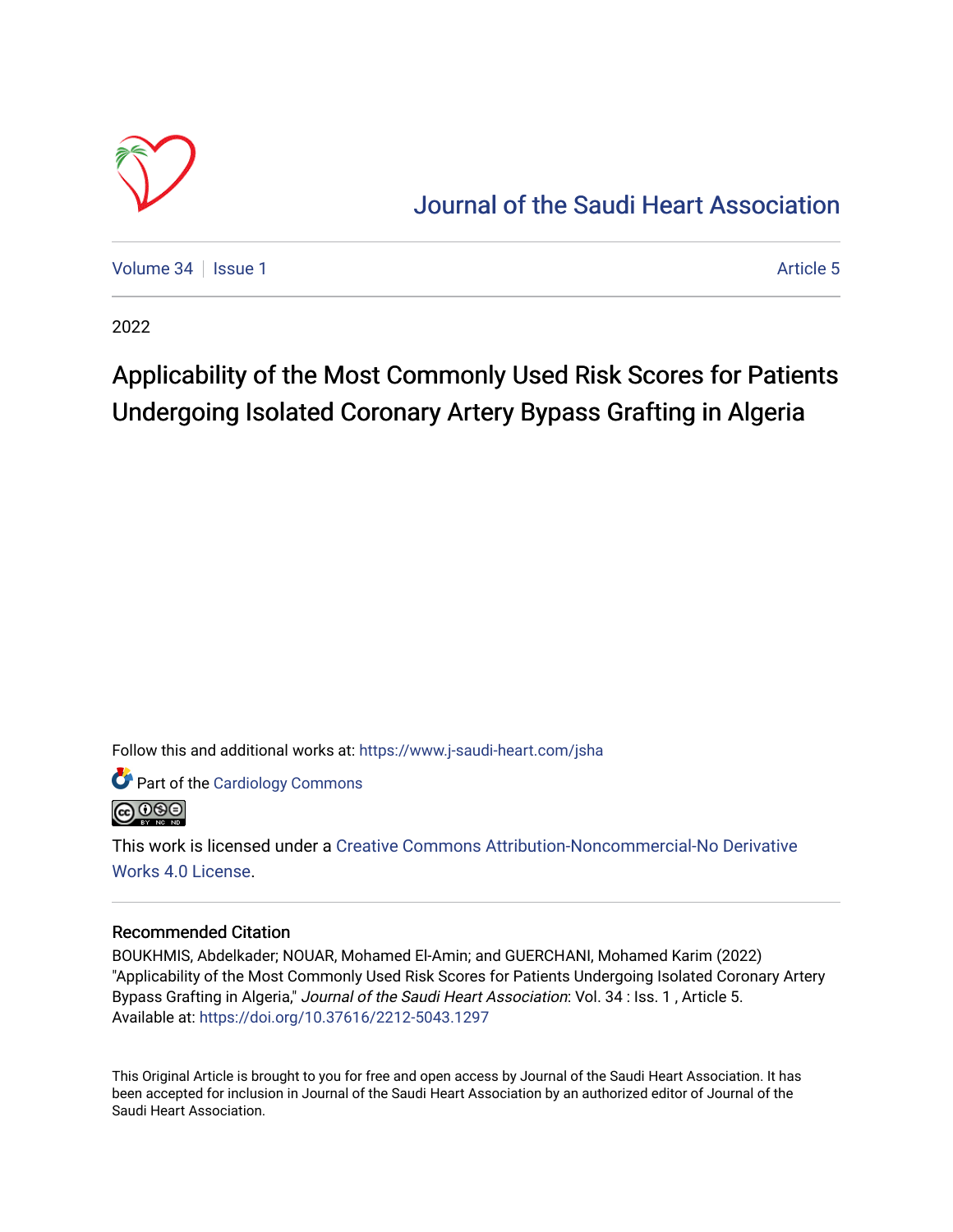# Applicability of the commonly used risk scores for coronary bypass surgery in Algeria

Abdelkader Boukhmis <sup>[a,](#page-1-0)</sup>\*, Moh[a](#page-1-0)med El-Amin Nouar <sup>a</sup>, Mohamed Karim Guerchani <sup>[b](#page-1-1)</sup>

<span id="page-1-0"></span><sup>a</sup> Department of Cardiac Surgery, Mustapha Bacha University Hospital Center, Algiers, Algeria

<span id="page-1-1"></span><sup>b</sup> Department of Epidemiology, Mustapha Bacha University Hospital Center, Algiers, Algeria

#### Abstract

Objectives: The applicability of European system for cardiac operative risk evaluation II (EuroSCORE II) and the Society of Thoracic Surgeons Predicted Risk Of Mortality (STS-PROM) as well as the initial logistic Parsonnet risk score, who have been developed from European and American datasets, is questionable outside these regions. We aimed to assess the performance of these three risk scores for patients undergoing isolated coronary artery bypass grafting (CABG) in Algeria.

Methods: Between June 2014 and June 2016, data from 235 consecutive patients, who underwent isolated CABG at a reference center in Algiers, were prospectively collected and scored according to the EuroSCORE II, STS-PROM and the Parsonnet score. Their discriminative power was evaluated by the area under the receiver operating characteristic curve (AUC) while their calibration was tested by the Hosmer-Lemeshow goodness-of-fit test.

Results: The mean patient age was 59.08 years and 18.3% were female. The mortality at 30 days was 3.40%. The mortality expected by EuroSCORE II, STS-PROM and by Parsonnet risk score was: 1.33%, 0.78% and 3.35%, respectively. Discriminatory ability was fair for the Parsonnet risk score, good for the STS PROM and excellent for EuroSCORE II  $(AUCs = 0.737, 0.788,$  and 0.892, respectively). Regarding calibration, EuroSCORE II and STS-PROM under estimated observed mortality (Hosmer-Lemeshow test:  $P^{\text{c}}$  0.001 for both scores), while the Parsonnet risk score was well calibrated (Hosmer–Lemeshow test:  $p = 0.395$ ).

Conclusions: EuroSCORE II and STS-PROM had excellent and good discriminating power, respectively, but both underestimated the risk of 30 days mortality following isolated CABG at a reference center in Algiers. The Parsonnet risk score was well calibrated but was moderately discriminating. The development of a local risk score or the recalibration of recent international risk scores is necessary.

Keywords: Coronary artery bypass grafting, Decision-making, Hospital mortality, Risk prediction

## 1. Introduction

A ccurate scoring models for predicting the risk<br>of operative mortality and morbidity are essential for surgical decision making, informed patient consent and healthcare management. When validated in a local population, these risk scores can be used as a benchmark for the assessment of the quality of cardiac surgical services [[1\]](#page-7-0). Although all these score systems are based on patient derived data such as age, gender and co-morbidities, they differ by their design and by the number of clinical

and biological parameters used, which necessarily results in a difference in their estimation and in their validation. Selection of appropriate score systems among those commonly used, or the development of a loco-regional risk score, has become an absolute necessity.

Currently, more than 20 models of risk stratification have been developed to predict short-term morbidity and mortality after cardiac surgery. The pioneer in this field was the Parsonnet risk score, which was described in 1989 [\[2](#page-7-1)]. This useful score has been rapidly adopted by several cardiac surgery teams,

\* Corresponding author at: Department of cardiac surgery, University Hospital Center Mustapha Bacha, Place of May 1, 1945, Sidi M'Hamed, Algiers, 16000. Algeria.



Received 24 January 2022; revised 2 March 2022; accepted 4 March 2022. Available online 2 April 2022.

E-mail address: [kaderboukhmis@yahoo.fr](mailto:kaderboukhmis@yahoo.fr) (A. Boukhmis).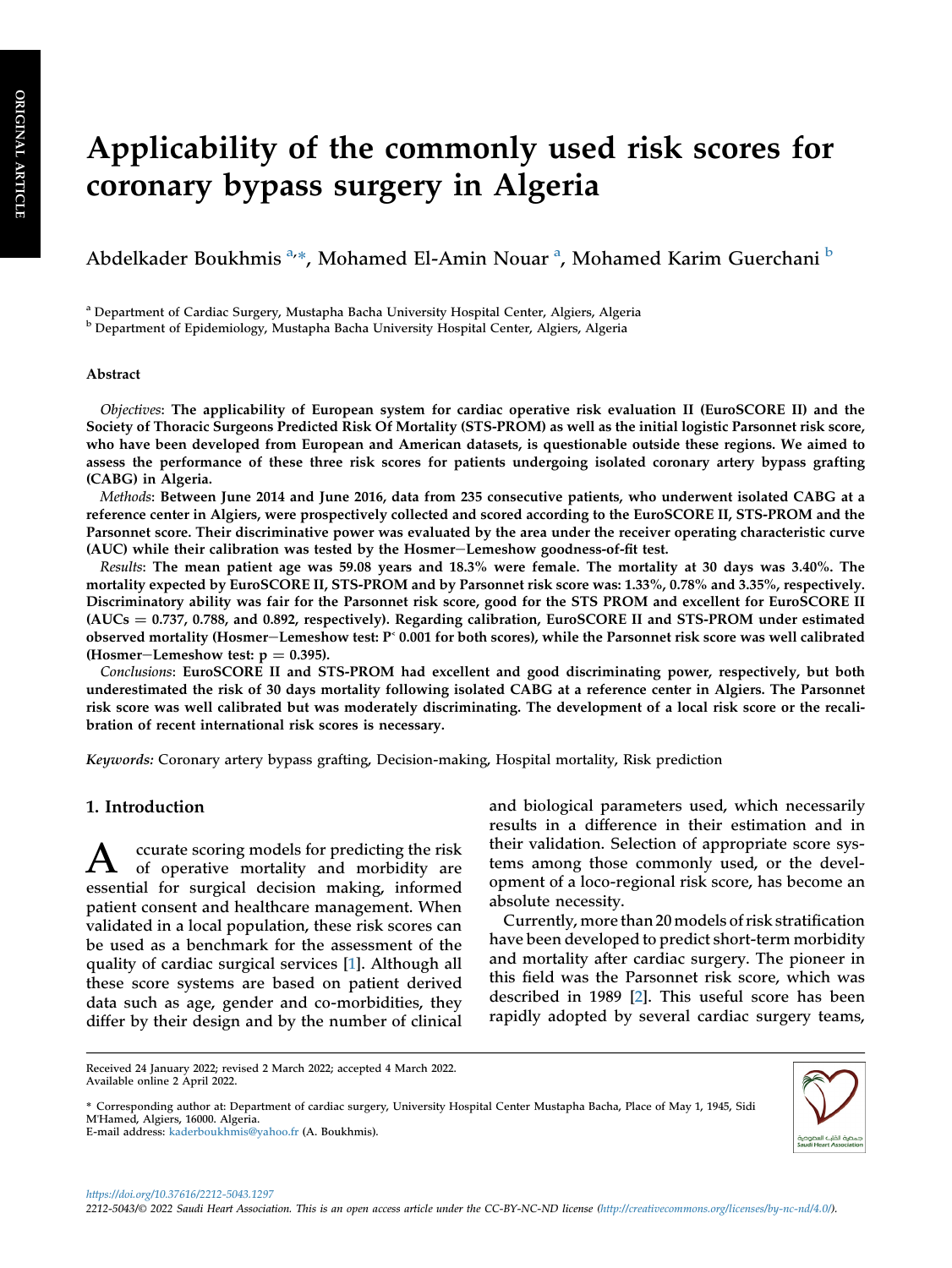and other authors have confirmed its predictive value on hospital mortality and morbidity [[3\]](#page-7-2). The modified 2000 Bernstein-Parsonnet algorithm, which is a simplified model [\[4](#page-7-3)], showed a good correlation between predicted and observed mortality in patients undergoing CABG (on and off pump).

The European System for Cardiac Operative Risk Evaluation (EuroSCORE), in its initial additive version [\[5](#page-7-4)] was developed between 1995 and 1999, and has gained wide acceptance in Europe, North America and Asia. This additive model of Euro-SCORE was followed by a logistic version which was developed in 2003 to improve its tendency to underestimate the risk in high-risk patients [\[6](#page-7-5)]. After losing its calibration, this score was updated in 2011 and was called EuroSCORE II, which is currently one of the most commonly used scores in the world [[1\]](#page-7-0).

In 2008, the American Society of Thoracic Surgeons developed its own logistic model, which has been called the Society of Thoracic Surgeons Predicted Risk Of Mortality (STS-PROM)  $[7-9]$  $[7-9]$  $[7-9]$ . This risk stratification model is widely used in North America and received a stronger recommendation than that of EuroSCORE II, by the 2018 European Society of Cardiology and the European Association of Cardio-Thoracic Surgery guidelines on myocardial revascularization, to calculate the risk of mortality following CABG surgery [\[10](#page-7-7)].

The need to update regularly these risk scoring systems, within the populations on which they were originated, require external validation for other populations, before certifying their applicability, predictability, and accuracy beyond the European and American boundaries [\[11](#page-7-8)].

Given the absence of a loco-regional score, we aimed to assess the performance of the Euroscore II; the STS-PROM, and the Parsonnet risk score, for patients undergoing isolated CABG in Algeria.

## 2. Methods

### 2.1. Type of the study

This is a monocentric, prospective and observational study. After obtaining approval from the Ethics Committee, we prospectively enrolled, between June 2014 and June 2016, 235 consecutive patients undergoing isolated CABG at a reference center in Algiers. Data acquisition was done from patient records, and the calculation of EuroSCORE II, STS-PROM and the initial logistic Parsonnet risk score has been done on their respective website (Parsonnet risk score: [https://sfar.org/scores/](https://sfar.org/scores/parsonnet.php) [parsonnet.php,](https://sfar.org/scores/parsonnet.php) EuroSCOREII: [http://www.](http://www.euroscore.org/calc.html) [euroscore.org/calc.html](http://www.euroscore.org/calc.html), STS-PROM: [https://](https://riskcalc.sts.org/stswebriskcalc/calculate)

## List of abbreviations

| AUC.            | Area Under the receiver operating characteristic |                                        |  |  |  |
|-----------------|--------------------------------------------------|----------------------------------------|--|--|--|
|                 | <b>Curve</b>                                     |                                        |  |  |  |
| <b>BITA</b>     | Bilateral Internal Thoracic Artery               |                                        |  |  |  |
| BMI             | Body-Mass Index                                  |                                        |  |  |  |
| <b>CABG</b>     | Coronary Artery Bypass Grafting                  |                                        |  |  |  |
| <b>CPB</b>      | Cardio-Pulmonary Bypass                          |                                        |  |  |  |
| EuroSCORE II    |                                                  | European System for Cardiac Operative  |  |  |  |
|                 |                                                  | Risk Evaluation II                     |  |  |  |
| <b>LVEF</b>     | Left Ventricular Ejection Fraction               |                                        |  |  |  |
| <b>NYHA</b>     | New York Heart Association                       |                                        |  |  |  |
| <b>STS-PROM</b> |                                                  | Society of Thoracic Surgeons Predicted |  |  |  |
|                 |                                                  | <b>Risk Of Mortality</b>               |  |  |  |
|                 |                                                  |                                        |  |  |  |

[riskcalc.sts.org/stswebriskcalc/calculate](https://riskcalc.sts.org/stswebriskcalc/calculate). No patient was excluded from analysis due to missing data. The outcome of interest was the operative mortality which includes all in-hospital deaths and deaths occurring within 30 days of the procedure.

All procedures performed in this study involving human participants were in accordance with the ethical standards of the Faculty of Medicine of Algiers and with the 1964 Helsinki declaration and its later amendments.

The study was approved in 2014 by the institutional review board of the Faculty of Medicine of Algiers.

Written and informed consent for coronary artery bypass surgery was obtained from all participants.

#### 2.2. Inclusion and exclusion criteria

We included all consecutive patients who underwent isolated CABG (with or without the use of cardiopulmonary bypass) between June 2014 and June 2016.

Exclusion criteria: Association to another cardiac surgical procedure.

### 2.3. Statistical analysis

Statistical analyses were performed with SPSS version 19.0 (SPSS Inc., Chicago, Illinois). Continuous variables were expressed as mean and standard deviation, and categorical variables were expressed as percentages. A P value of less than 0.05 was considered significant.

The risk models performances were evaluated in terms of discrimination and calibration.

The discriminating power of these three risk scores (statistical accuracy) was tested by calculating the areas under the receiver operating characteristic curve (AUC), which assessed how well the model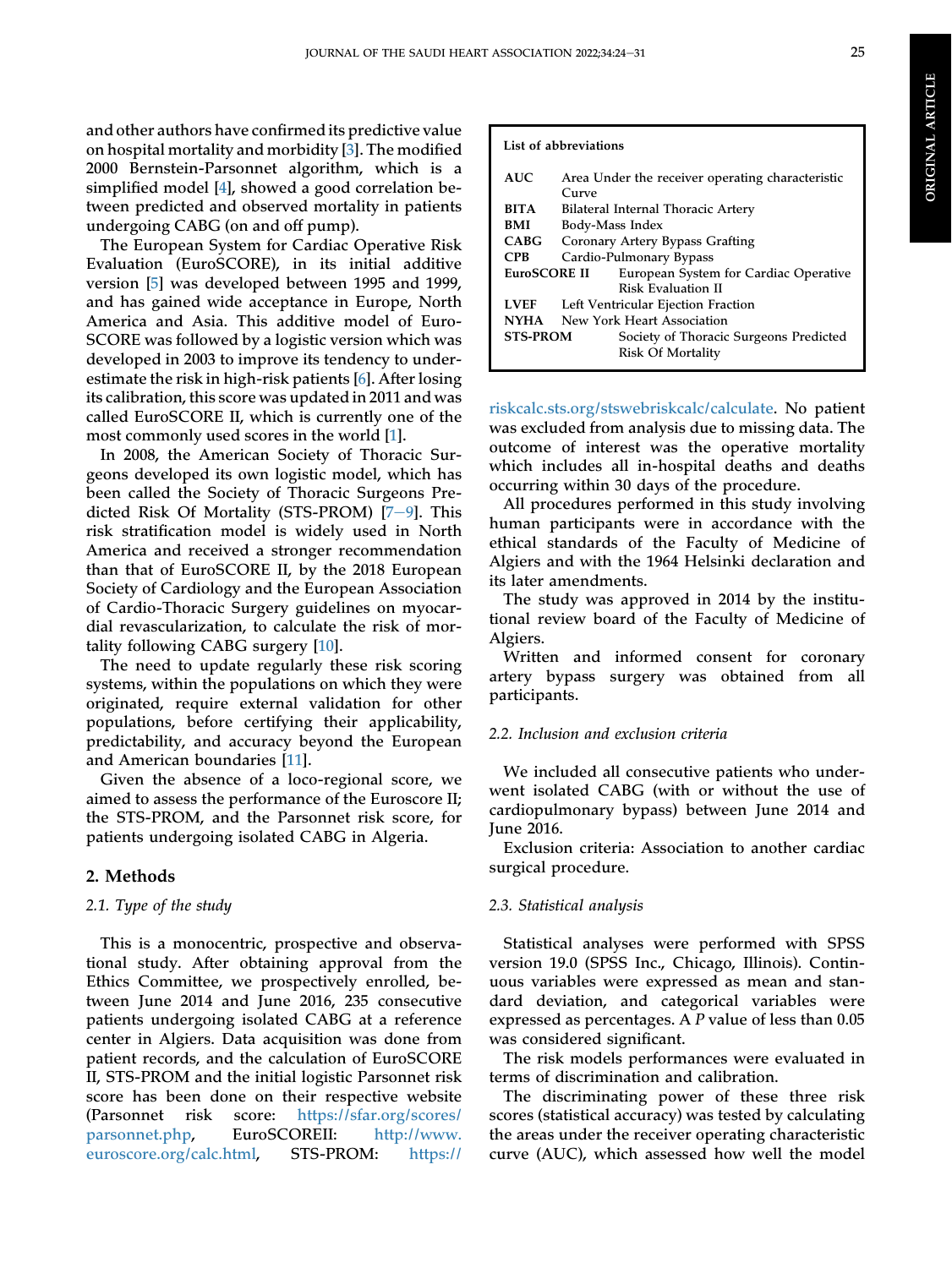ORIGINAL

**ORIGINAL ARTICLE** 

ARTICLE

could discriminate between survivors and non-survivors. The AUC value ranges from 0.5 (no ability to discriminate) to 1.0 (full ability to discriminate). The discriminating power of the model is considered reasonable when the AUC is greater than 0.7 and strong when the AUC exceeds 0.8. AUCs were compared using the method proposed by DeLong's test.

Calibration (statistical precision) represents the agreement between observed and predicted outcome. It was tested, for these risk scores, by the Hosmer-Lemeshow goodness-of-fit statistics, which performs a  $\chi^2$  test comparing the observed and expected data, which have been previously divided into deciles of risk. A well-calibrated model gives a P value greater than 0.05.

## 3. Results

All 235 patients undergoing isolated CABG, between June 2014 and June 2016 were prospectively studied. The mean patients age was  $59.1 \pm 9.6$  $(37-82)$ , and  $18.3\%$  were female. In this cohort, 68.1% of patients had hypertension, 61.7% had diabetes mellitus, 23.4% presented extracardiac arteriopathy, and 25.5% have had a myocardial infarction within the past 03 months. A left ventricular ejection fraction (LVEF)˂50% was noted in 29.4% (n = 69) of patients. Most of the patients (60%,  $n = 141$ ) had three-vessel diseases and 21.3%  $(n = 50)$  of them had left main disease. Bilateral internal thoracic artery grafting was performed in 59.6% ( $n = 140$ ) of patients and the mean of the distal anastomoses was 2.4  $\pm$  0.8/patient (1-5) [\(Table 1\)](#page-3-0).

## 3.1. Overall mortality

There were 8 deaths observed, giving an overall observed mortality at 30 days of 3.40%. Predicted mortality rate for the EuroSCORE II, STS-PROM, and Parsonnet risk score were  $1.33\%$   $+/-0.95\%$ ,  $0.78\%$   $+/ 0.96\%$ , and  $3.35\%$   $+/-$  2.44%, respectively [\(Fig. 1\)](#page-4-0).

#### 3.2. Discrimination

EuroSCORE II achieved a strong discrimination with an AUC  $=$  0.893 (95% Confidence Interval: 0.798–0.987), followed by STS-PROM (AUC =  $0.788$ . 95% Confidence Interval:  $0.617-0.959$ ) then by Parsonnet risk score (AUC  $= 0.737$ . 95% Confidence Interval:  $0.520-0.953$ ), whose discrimination was fair [\(Fig. 2\)](#page-4-1).

<span id="page-3-0"></span>Table 1. Clinical and operative baseline characteristics of CABG patients.

| Risk factors                             | Patients ( $N = 235$ )   |  |  |
|------------------------------------------|--------------------------|--|--|
| Male sex. $\%$ (N)                       | 81.7 (192)               |  |  |
| Age (Year).                              | $59.1 \pm 9.6$ (37-82)   |  |  |
| Hypertension. % (N)                      | 68.1 (160)               |  |  |
| Diabetes mellitus $\%$ (N)               | 61.7 (145)               |  |  |
| Previous smoker. %(N)                    | 59.1 (139)               |  |  |
| Hyperlipidemia. $\%$ (N)                 | 57.9 (136)               |  |  |
| BMI $\geq$ 30 kg/m <sup>2</sup>          | $27.7 \pm 3.8$ (19-38)   |  |  |
| Previous Myocardial Infarction. $\%$ (N) | 75.3 (177)               |  |  |
| Myocardial Infarction $<$ 3 months. %(N) | 25.5(60)                 |  |  |
| Previous stroke. $\%$ (N)                | 5.1(12)                  |  |  |
| Extracardiac arteriopathy $\%$ (N)       | 23.4 (55)                |  |  |
| Chronic lung disease $\%$ (N)            | 4.7(11)                  |  |  |
| Creatinine clearance ml/mn               | $93.8 \pm 28.1$ (33-190) |  |  |
| Stable angina $\%$ (N)                   | 83.8 (197)               |  |  |
| Unstable angina $\%$ (N)                 | 16.2(38)                 |  |  |
| NYHA class I $\%$ (N)                    | 43 (101)                 |  |  |
| NYHA class II $\%$ (N)                   | 53.6 (126)               |  |  |
| NYHA class III $\%$ (N)                  | 3.4(8)                   |  |  |
| LVEF $\%$ (N)                            | $55.4 \pm 12 (24 - 80)$  |  |  |
| Pulmonary artery systolic                | $26.5 \pm 7.3$ (15-60)   |  |  |
| pressure (mmHg)                          |                          |  |  |
| Left main disease $\%$ (N)               | 21.3 (50)                |  |  |
| Three-vessel disease $\%$ (N)            | 60 (141)                 |  |  |
| Number of distal anastomoses             | $2.4 \pm 0.8$ (1-5)      |  |  |
| BITA grafting %(N)                       | 59.6 (140)               |  |  |
| CPB time (minute)                        | $84 \pm 33.6$ (25-166)   |  |  |
| Aortic cross-clamp time (minute)         | $63.6 \pm 24.7$ (15-110) |  |  |

Abbreviations: BITA: Bilateral internal thoracic artery. BMI: Body-Mass Index, CPB: Cardiopulmonary bypass, LVEF: Left Ventricle Ejection Fraction, NYHA: New York Heart Association.

The comparison between the discriminating powers, using the De Long's test for two receiver operating characteristic curves, showed that the EuroSCORE II outperformed significantly the STS-PROM (0.893 versus 0.788. 95% Confidence Interval:  $0.004-0.204$ ,  $P = 0.041$ ).

## 3.3. Calibration

EuroSCORE II and STS-PROM achieved bad calibrations and underestimated the observed mortality (Hosmer-Lemeshow statistic was: 37.96,  $p<sup>2</sup>$ 0.0001 and 72.14,  $p^{\text{c}}$  0.0001, respectively), while the Parsonnet risk score was well calibrated (Hosmer-Lemeshow statistic: 8.40,  $p = 0.395$ ). The observed/expected ratio of operative mortality was 2.55, 4.36, and 1.01, respectively.

The details of the three risk scores performances are shown in [Table 2.](#page-5-0)

Calibration curve plots [\(Fig. 3\)](#page-5-1) showed that all scores had a relatively linear relationship between predicted and observed mortality. While the Parsonnet risk score had good calibration regardless of the patient's risk profile, the STS-PROM underestimated mortality for all patient's risk profiles, and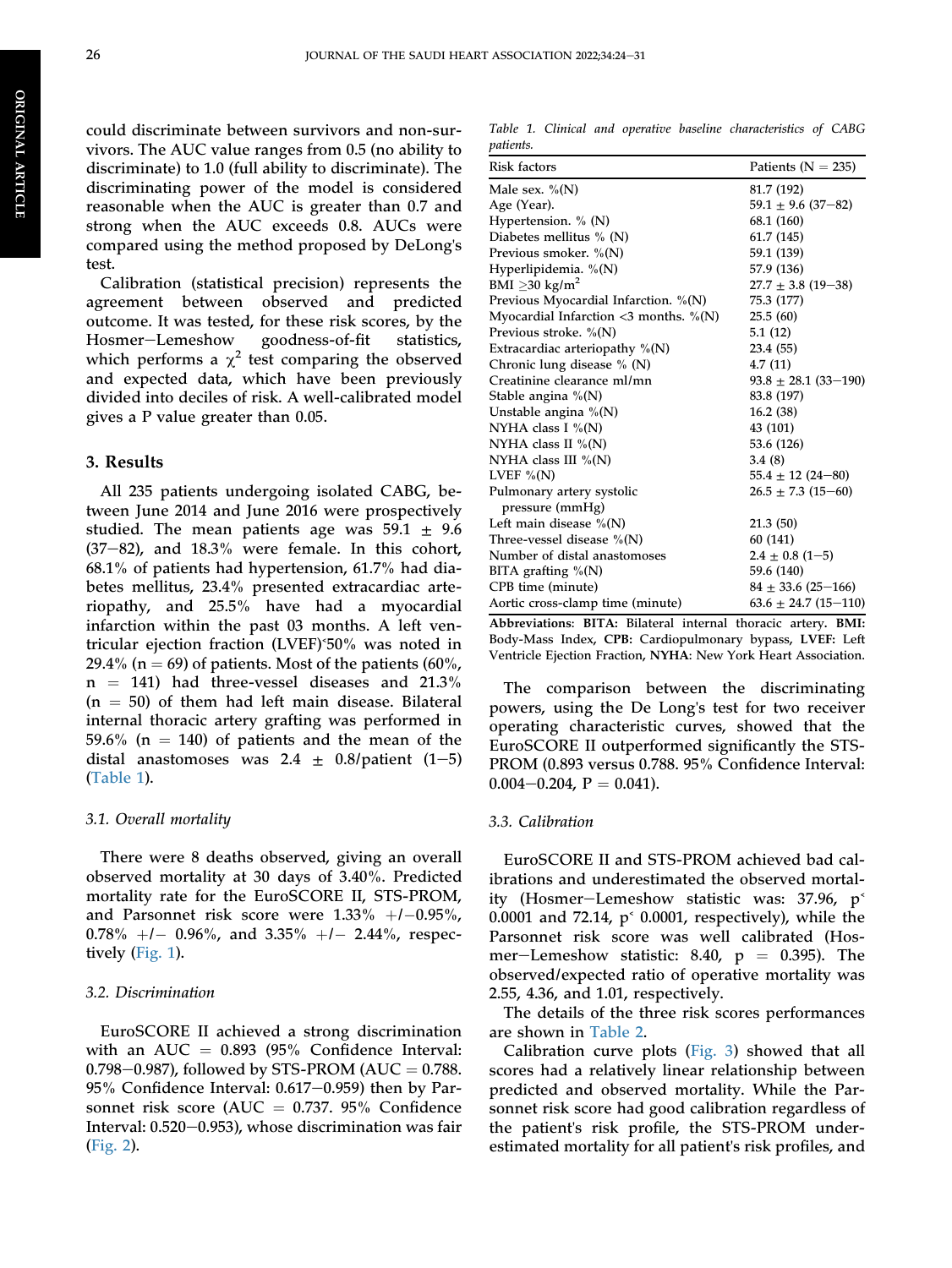<span id="page-4-0"></span>

<span id="page-4-1"></span>Fig. 1. Distribution of mortality rates estimated by EuroSCORE II, STS PROM and Parsonnet score.The red line indicates the average observed mortality.



Fig. 2. Receiver operating characteristics (ROC) curves of the three scoring models for patients undergoing CABG in Algiers. The area under the curve ROC (AUC) of EuroSCORE II was 0.893 (95% CI: 0.798–0.987), of STS-PROM was 0.788 (95% CI: 0.617–0.959), and of -Parsonnet score was  $0.737$  (95% CI: 0.520-0.953).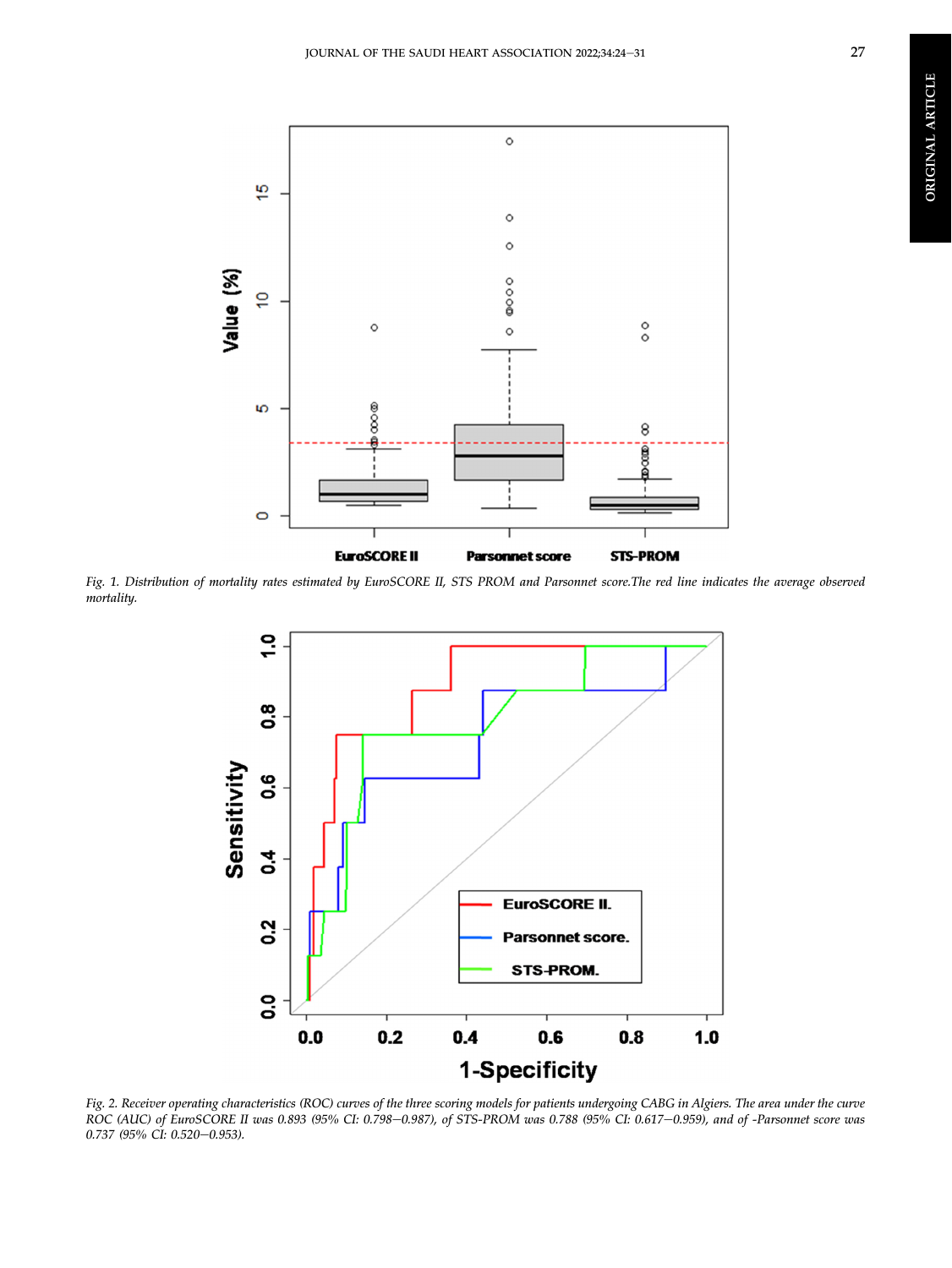<span id="page-5-0"></span>Table 2. Predictive performances of the three risk scores for patients undergoing isolated CABG in Algeria.

|                      | Observed<br>mortality | Predicted<br>mortality | AUC-<br>(95% Confidence interval) | Hosmer-Lemeshow<br>test (P value) | Observed mortality/<br>Predicted mortality |
|----------------------|-----------------------|------------------------|-----------------------------------|-----------------------------------|--------------------------------------------|
| EuroSCORE II         | $3.40\%$              | $1.33\% \pm 0.95\%$    | $0.893(0.798 - 0.987)$            | p<0.0001                          | 2.55                                       |
| STS-PROM             | $3.40\%$              | $0.78\% \pm 0.96\%$    | $0.788. (0.617 - 0.959)$          | p<0.0001                          | 4.36                                       |
| Parsonnet risk score | $3.40\%$              | $3.35\% \pm 2.44\%$    | $0.737. (0.520 - 0.953)$          | $P = 0.395$                       | 1.01                                       |

<span id="page-5-1"></span>Abbreviations: AUC: area under the receiver operator characteristics curve; CI: confidence interval.



Fig. 3. Calibration plots for the three risk scoring models.The diagonal line represents the perfect calibration line. (Blue) for Parsonnet score. (Red) for EuroSCORE II. (Green) for STS-PROM.

the EuroSCORE II only underestimated it for patients whose expected mortality was greater than 2%.

## 4. Discussion

The main conclusions of this prospective monocentric study, concerning patients undergoing isolated CABG at a reference center in Algiers, are:

- EuroSCORE II and STS-PROM, which are the most widely used risk scoring systems worldwide, had excellent and good discrimination, respectively, but both underestimated the risk of 30 days mortality.
- The initial logistic Parsonnet risk score had fair discrimination but perfect calibration.

The excellent and good discriminating power of EuroSCORE II and STS PROM, compared to the fair

accuracy of Parsonnet risk score, means that the design of these two models and the greater number of variables they contain make them more accurate in identifying patients at high, intermediate or low risk of mortality. However, the lack of precision of these two recent risk scores, reflecting the current and efficient European and united states health systems, in estimating the mortality of Algerian CABG-patients; is due to the higher than expected mortality rate in our cohort which was closer to that expected by Parsonnet risk score.

A calibration failure can be explained by differences in the patients risk profile, but also by a deficiency in the quality of care, which depends closely on socio-economic conditions, surgical technique and quality of postoperative care, or by a poor design of the predictive model.

Compared with EuroSCORE II database patients, our cohort included many more patients with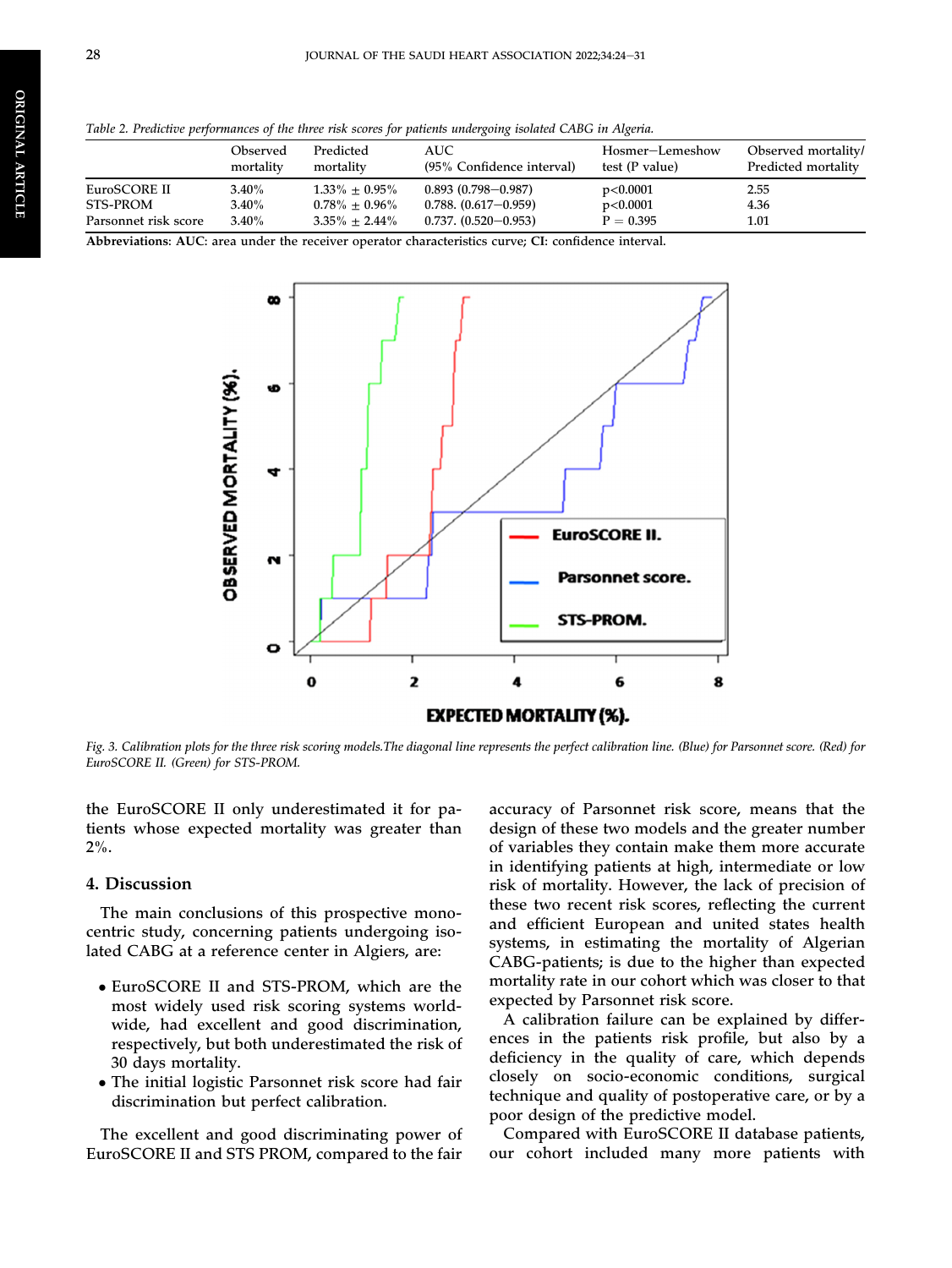mellitus diabetes  $(+36.7%)$ , with an average Glycosylated hemoglobin of 8.2  $\pm$  1.7%. This may partly explain the fact that our patients, of which 25.5% had MI within the last 90 days, required coronary bypass surgery at a younger age (-5.5 years).

The stability and quality of isolated CABG outcomes clearly depends on both the annual volume of the center and that of the surgeons. Like other Algerian public cardiac surgery departments  $(n = 7)$ , our center has a relatively low experience in CABG surgery, with less than 120 patients/year. This is partly explained by the distribution of patients through a larger number of private hospitals  $(n = 17)$ , but also by the fact that our population is still experiencing an epidemiological transition recording more and more coronary artery diseases without reaching yet the high western incidence of this disease.

Thus, the distribution of patients across many centers will not allow any of them to be a high volume center with a high degree of expertise to reach the western level of performance. This may be one of the reasons limiting the validation of these recent international risk scores in developing countries, where the majority of centers have a low volume of procedures.

Our patients were operated on by 4 surgeons, working in pairs on all procedures. Our surgical team has favored the bilateral internal thoracic artery (BITA) grafting in its different configurations, insitu-BITA, BITA-Y composite grafts, as well as the different types of sequential anastomoses performed in the classic way or in diamond. BITA grafting was performed in 59.6% of patients while total arterial grafting was performed in 35.3% of patients. At the beginning of the study period, 02 surgeons were already experienced and had already performed more than 100 CABG while the others had performed less than 50 CABG. Of note, epiaortic ultrasound, transit-time flow measurement of coronary artery bypass grafts and the various mechanical circulatory supports, which can significantly reduce CABG morbidity and mortality, are still not available in our center or in any other cardiac surgery center in across the country. The lack of modern equipments added to the lurning curve of certain surgeons certainly influenced the operative mortality of our study.

External validation of EuroSCORE II and STS-PROM for patients with isolated CABG has been performed on many ethnically different populations, whose lifestyles and eating habits tend to mimic the western model, such in China [\[12](#page-7-9)] and Malaysia [\[13](#page-7-10)]. However, in developing countries, these risk scores, which were established on

European and North American populations, seem inappropriate for estimating operative mortality following CABG. This is due not only to ethnic and epidemiological factors, but also to differences in the quality of control of cardiovascular diseases risk factors and in the quality of intra-hospital care, which necessarily lead to different outcomes.

Thus in a Brazilian retrospective cohort study of 1,065 patients, 2000 Bernstein-Parsonnet score and EuroSCORE I showed good discriminatory power, but underestimated the in-hospital mortality. This result was in contradiction with what has been observed, during the same period, when applying these two scores in developed countries [[14\]](#page-7-11). Furthermore, in a more recent cohort of 5,222 Brazilian patients, including 60% of patients who benefited from a CABG, the regional score outperformed the STS-PROM and the EuroSCORE II, which also greatly underestimated the observed mortality [\[15](#page-7-12)]. The calibration curves of the Euro-SCORE II and STS-PROM of this Brazilian cohort are in perfect adequacy with those generated by our study.

The same conclusion was made for EuroSCORE II in India [\[16](#page-7-13)], and Turkey [[17\]](#page-8-0). Even the logistics EuroSCORE, who is known for its overestimation of the risk in European populations, was not applicable in an Iranian study including 2220 CABG procedures [\[18](#page-8-1)].

Concerning the predictive performances over time of these scoring systems, it has been noted that Parsonnet risk score, STS-PROM, and Euro-SCORE have experienced a progressive loss of their calibration, even in the populations where they have been established. Indeed, these models overestimated the risk as the results of cardiac surgery have substantially improved with a sustained reduction of risk-adjusted mortality [\[1](#page-7-0)]. In addition, EuroSCORE II has been criticized since its publication. Its innate tendency to underestimate observed mortality was considered "acceptable" by authors of the original publication, although its calibration was controversial, since the value of the goodness-of-fit test was near the failure in the original internal validation ( $p = 0.0505$ ) [\[1](#page-7-0)]. This has led to validation concerns of Euro-SCORE II in countries that participated in its development, such as Canada [\[19](#page-8-2)] and the United Kingdom [[20\]](#page-8-3) where this model was poorly calibrated and failed the Hosmer-Lemeshow test in cohorts of isolated CABG patients  $(P = 0.002,$  $P < 0.001$ , respectively).

Since international scores are not applicable in all countries, some national scores have emerged, and were validated on their respective populations, such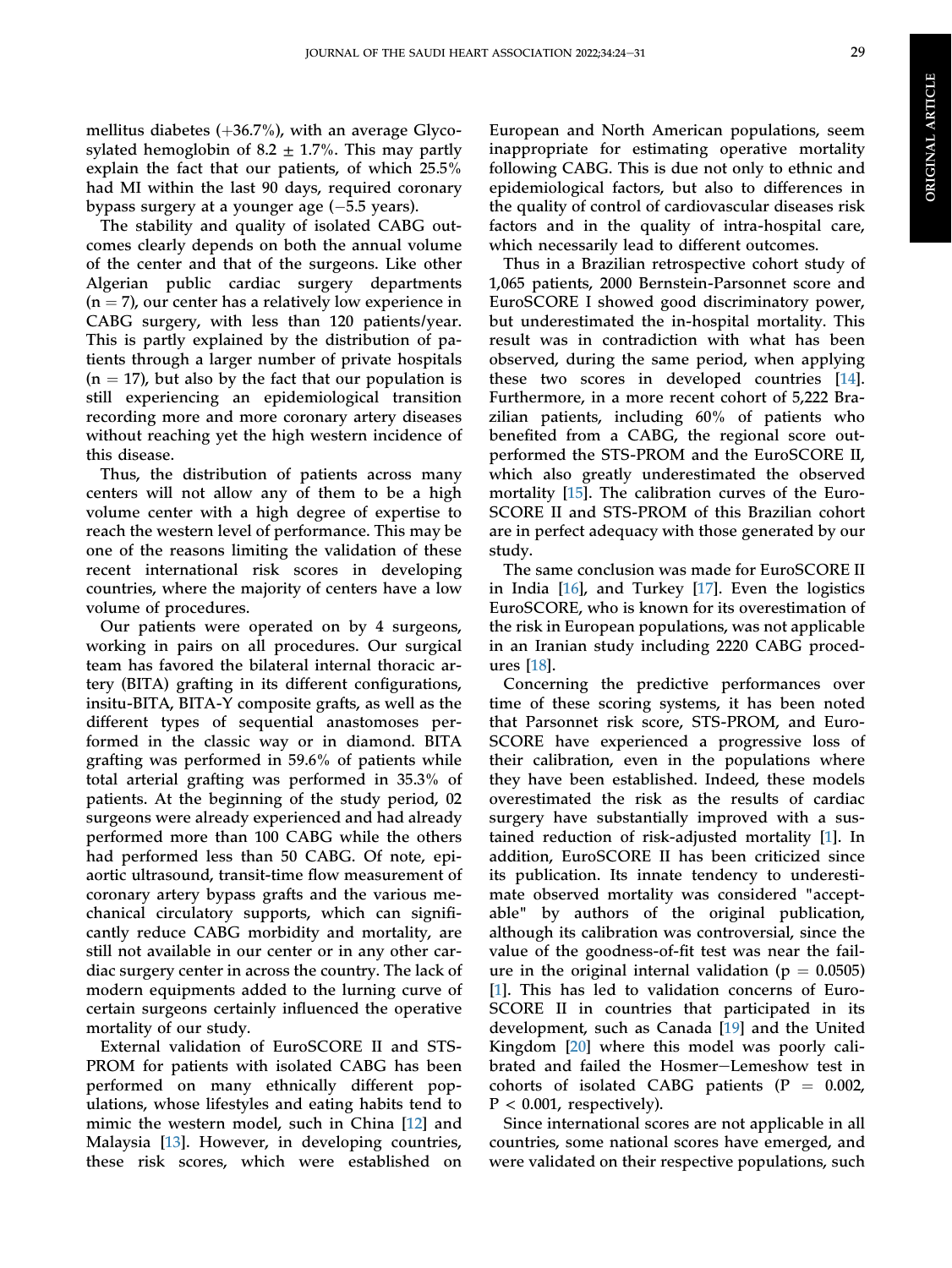ORIGINAL

**ORIGINAL ARTICLE** 

ARTICLE

as the Chinese [\[12](#page-7-9)], or the Australian System for Cardiac Operative Risk Evaluation [[21](#page-8-4)] or the São Paulo risk Score for Brazil [[15\]](#page-7-12).

## 5. Limitations

The major limitations of this study are the small sample size and the single-centre design, which may affect the generalizability of results to the entire country. Our relatively low annual volume of CABG procedures may have affected the prediction precision of EuroSCORE II and STS-PROM which also showed good accuracy. A multicentre study conducted over a longer period will make it possible to collect a larger sample size of patients in order to improve the power of the study and to validate or not the applicability of these universal tools of risk scoring at the country scale.

## 6. Conclusions

EuroSCORE II and STS-PROM had good discriminating power, but both underestimated the risk of 30 days mortality following isolated CABG at a reference center in Algiers. The Parsonnet risk score was well calibrated but was moderately discriminating. The development of a local risk score or the recalibration of recent international risk scores is necessary to better assess the risk.

#### Author contribution

Conception and design of Study: AB, MEAN. Literature review; Acquisition of data; Research investigation and analysis; Drafting of manuscript; Data preparation and presentation; Research coordination and management: AB. Analysis and interpretation of data; Data collection: MKG. Revising and editing the manuscript critically for important intellectual contents: AB, MEAN, MKG. Supervision of the research; Funding for the research: MEAN.

## Funding

This research did not receive any specific grant from funding agencies in the public, commercial, or not-for-profit sectors.

#### Conflict of interest

None declared.

## References

<span id="page-7-0"></span>[1] Nashef SAM, Roques F, Sharples LD, Nilsson J, Smith C, Goldston AR, et al. EuroSCORE II. Eur J Cardio Thorac Surg April 2012;41(Issue 4):734-45. [https://doi.org/10.1093/ejcts/](https://doi.org/10.1093/ejcts/ezs043) [ezs043](https://doi.org/10.1093/ejcts/ezs043).

- <span id="page-7-1"></span>[2] Parsonnet V, Dean D, Bernstein AD. A method of uniform stratification of risk for evaluating the results of surgery in acquired adult heart disease. Circulation 1989 Jun; 79(6 Pt 2):I3–12. PMID: 2720942. (There is no DOI for this article).
- <span id="page-7-2"></span>[3] Nashef SAM, Carey F, Silcock MM, Oomen PK, Levy RD, Jones MT. Risk stratification for open heart surgery: trial of the Parsonnet system in a British hospital. Br Med J 1992;305: 1066e7. <https://doi.org/10.1136/bmj.305.6861.1066>.
- <span id="page-7-3"></span>[4] Bernstein AD, Parsonnet V. Bedside estimation of risk as an aid for decision-making in cardiac surgery. Ann Thorac Surg 2000 Mar;69(3):823-8. [https://doi.org/10.1016/S0003-4975\(99\)](https://doi.org/10.1016/S0003-4975(99)01424-1) [01424-1](https://doi.org/10.1016/S0003-4975(99)01424-1).
- <span id="page-7-4"></span>[5] Nashef SA, Roques F, Michel P, Gauducheau E, Lemeshow S, Salamon R, et al. European system for cardiac operative risk evaluation (EuroSCORE). Eur J Cardio Thorac Surg 1999 Jul;16(1):9-13. [https://doi.org/10.1016/S1010-](https://doi.org/10.1016/S1010-7940(99)00134-7) [7940\(99\)00134-7](https://doi.org/10.1016/S1010-7940(99)00134-7).
- <span id="page-7-5"></span>[6] Roques F, Michel P, Goldstone AR, Nashef SA. The logistic EuroSCORE. Eur Heart J 2003 May;24(9):881-2. [https://](https://doi.org/10.1016/S0195-668X(02)00799-6) [doi.org/10.1016/S0195-668X\(02\)00799-6](https://doi.org/10.1016/S0195-668X(02)00799-6).
- <span id="page-7-6"></span>[7] Shahian DM, O'Brien SM, Filardo G, Peterson ED, Edwards FH, Anderson RP, et al. Society of thoracic surgeons quality measurement task force. The society of thoracic surgeons 2008 cardiac surgery risk models: part 1–coronary artery bypass grafting surgery. Ann Thorac Surg 2009 Jul;88(1 Suppl): S2-22. <https://doi.org/10.1016/j.athoracsur.2009.05.053>.
- [8] O'Brien SM, Shahian DM, Filardo G, Peterson ED, Edwards FH, Anderson RP, et al. The society of thoracic surgeons 2008 cardiac surgery risk models: part 2-isolated valve surgery. Ann Thorac Surg 2009;88:S23eS42. [https://](https://doi.org/10.1016/j.athoracsur.2009.05.056) [doi.org/10.1016/j.athoracsur.2009.05.056.](https://doi.org/10.1016/j.athoracsur.2009.05.056)
- [9] Shahian DM, O'Brien SM, Filardo G, Peterson ED, Edwards FH, Anderson RP, et al. The society of thoracic surgeons 2008 cardiac surgery risk models: part 3-valve plus coronary artery bypass grafting surgery. Ann Thorac Surg 2009;88. [https://doi.org/10.1016/j.athoracsur.2009.05.055.](https://doi.org/10.1016/j.athoracsur.2009.05.055) S43eS62.
- <span id="page-7-7"></span>[10] Neumann FJ, Sousa-Uva M, Ahlsson A, Alfonso F, Banning AP, Benedetto U, et al. 2018 ESC/EACTS Guidelines on myocardial revascularization. Eur Heart J 07 January 2019; 40(2):87-165. <https://doi.org/10.1093/eurheartj/ehy394>.
- <span id="page-7-8"></span>[11] Ivanov J, Tu JV, Naylor CD. Ready-made, recalibrated, or remodeled? Issues in the use of risk indexes for assessing mortality after coronary artery bypass graft surgery. Circulation 1999;99:2098-104. <https://doi.org/10.1161/01.CIR.99.16.2098>.
- <span id="page-7-9"></span>[12] Ma X, Wang Y, Shan L, Cang Z, Gu C, Qu N, et al. Validation of SinoSCORE for isolated CABG operation in east China. Sci Rep 2017;7:16806. [https://doi.org/10.1038/s41598-017-](https://doi.org/10.1038/s41598-017-16925-x) [16925-x](https://doi.org/10.1038/s41598-017-16925-x).
- <span id="page-7-10"></span>[13] Musa AF, Cheong XP, Dillon J, Bin Nordin R. Validation of EuroSCORE II in patients undergoing coronary artery bypass grafting (CABG) surgery at the National Heart Institute, Kuala Lumpur: a retrospective review. F1000Research 2 May. 2018;7:534. [https://doi.org/10.12688/](https://doi.org/10.12688/f1000research.14760.2) [f1000research.14760.2](https://doi.org/10.12688/f1000research.14760.2).
- <span id="page-7-11"></span>[14] Garofallo SB, Machado DP, Rodrigues CG, Bordim Jr O, Kalil RAK, Portal VL. Applicability of two international risk scores in cardiac surgery in a reference center in Brazil. Arq Bras Cardiol 2014 jun;102(6):539-48. [https://doi.org/10.5935/](https://doi.org/10.5935/abc.20140064) [abc.20140064](https://doi.org/10.5935/abc.20140064).
- <span id="page-7-12"></span>[15] Mejia OAV, Borgomoni GB, Zubelli JP, Dallan LRP, Pomerantzeff PMA, Oliveira MAP, et al. Validation and quality measurements for STS, EuroSCORE II and a regional risk model in Brazilian patients. PLoS One 2020;15(9): e0238737. <https://doi.org/10.1371/journal.pone.0238737>.
- <span id="page-7-13"></span>[16] Pillai BS, Baloria KA, Selot N. Validation of the European System for Cardiac Operative Risk Evaluation-II model in an urban Indian population and comparison with three other risk scoring systems. Ann Card Anaesth 2015;18:335-42. [https://doi.org/10.4103/0971-9784.159803.](https://doi.org/10.4103/0971-9784.159803)